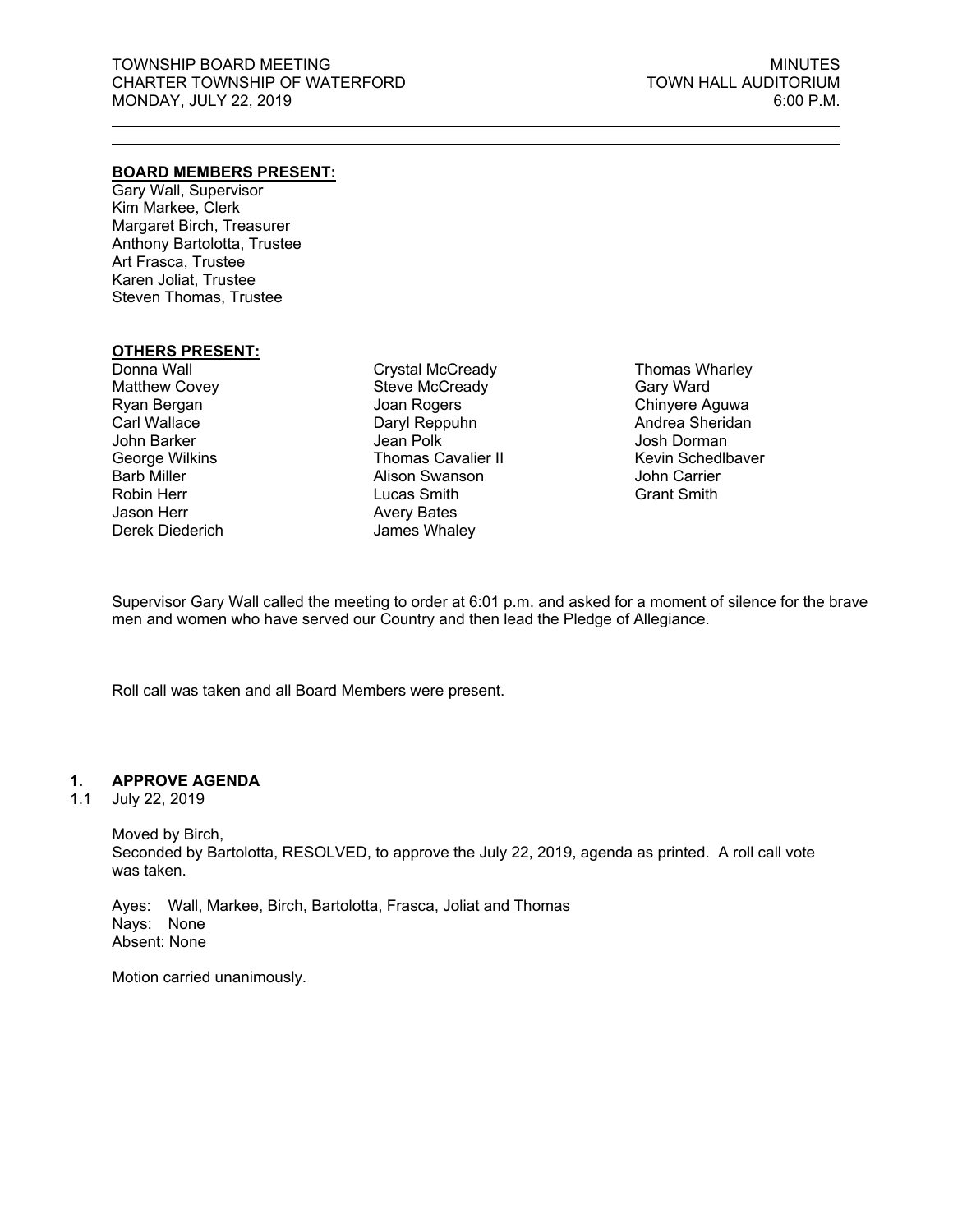# **2. ANNOUNCEMENTS**

- 2.1 Shhhhhhhh…you're in the library! On Tuesday, July 23rd from 2:00 pm 3:00 pm, see how quiet you can be as you and your teammates are subjected to a variety of challenges that are meant to make you laugh and make noise. Teams will be given points based on how quiet they are. The team that earn the most points wins! Register online on the Library's website, www.waterfordmi.gov/library or call the Adults' Desk at 248-618-7693. Sorry, 6th -12th graders only. Please be respectful of the tweens and teens as they enjoy a library program planned just for them.
- 2.2 An Oakland County Clerk/Register of Deeds Local Visit will be held on Thursday, July 25, 2019, from 10:00 a.m.-11:30 a.m. in the Waterford Township Clerk's Office, 5200 Civic Center Drive. When the OC Clerk/Register of Deeds visit you can get copies of: Birth, Death and Marriage Certificates. Property Documents, and much more. Call 248-858-0561 or visit oakgov.com/clerk for more information, including identification requirements and fees, which are the same as those in the main office.
- 2.3 Fall Youth Soccer Registration Deadline is July 26 don't miss out on this popular fall sport. Programs offered for children ages 4-15 years. Register online at www.waterfordmi.gov/parks or contact Waterford Parks and Recreation at 248-674-5441.
- 2.4 Fall Adults Softball Team Registration Deadline is August 2 Leagues are offered for Coed, Men's and Women's Teams. Contact Waterford Parks and Recreation for more information 248-674-5441.
- 2.5 Park It Family Fun Night at Hess-Hathaway Park Wednesday, August 21. Event begins at 6:00 p.m. with live music starting at 6:30 p.m. and the movie "Incredibles 2" beginning at 8:20 p.m. Bring your blankets and lawn chairs and join us for a movie under the stars with your family and friends. Event includes giveaways, live music, movie and activities for the kids.

# **3. AWARDS AND PRESENTATIONS**

3.1 Silver Lifesaving Award Presentations Deputy Chief Covey advised that the award recipients had not arrived yet and requested to have the other presentations proceed.

### 3.3 Understanding Revenue Sharing - Ryan M. Bergan

 Mr. Ryan Bergan, a Fiscal Analyst, at the Michigan Fiscal Agency, a non-partisan and budget analysis wing of the Michigan Senate, shared the following information regarding the State Revenue Sharing. A copy of the presentation is attached to these minutes.

What is Revenue Sharing? Types of Unrestricted Revenue Sharing in Michigan Generally Accepted Purposes of Revenue Sharing History of Michigan Revenue Sharing Inverse Taxable Property Value per capita Yield Equalization

Weighted Population Revenue Sharing Changes Since 2012 Current Proposals for FY 2019-20 Statutory CVT Revenue Sharing Revenue Sharing Distribution for CVTs Challenges to Revising Revenue Sharing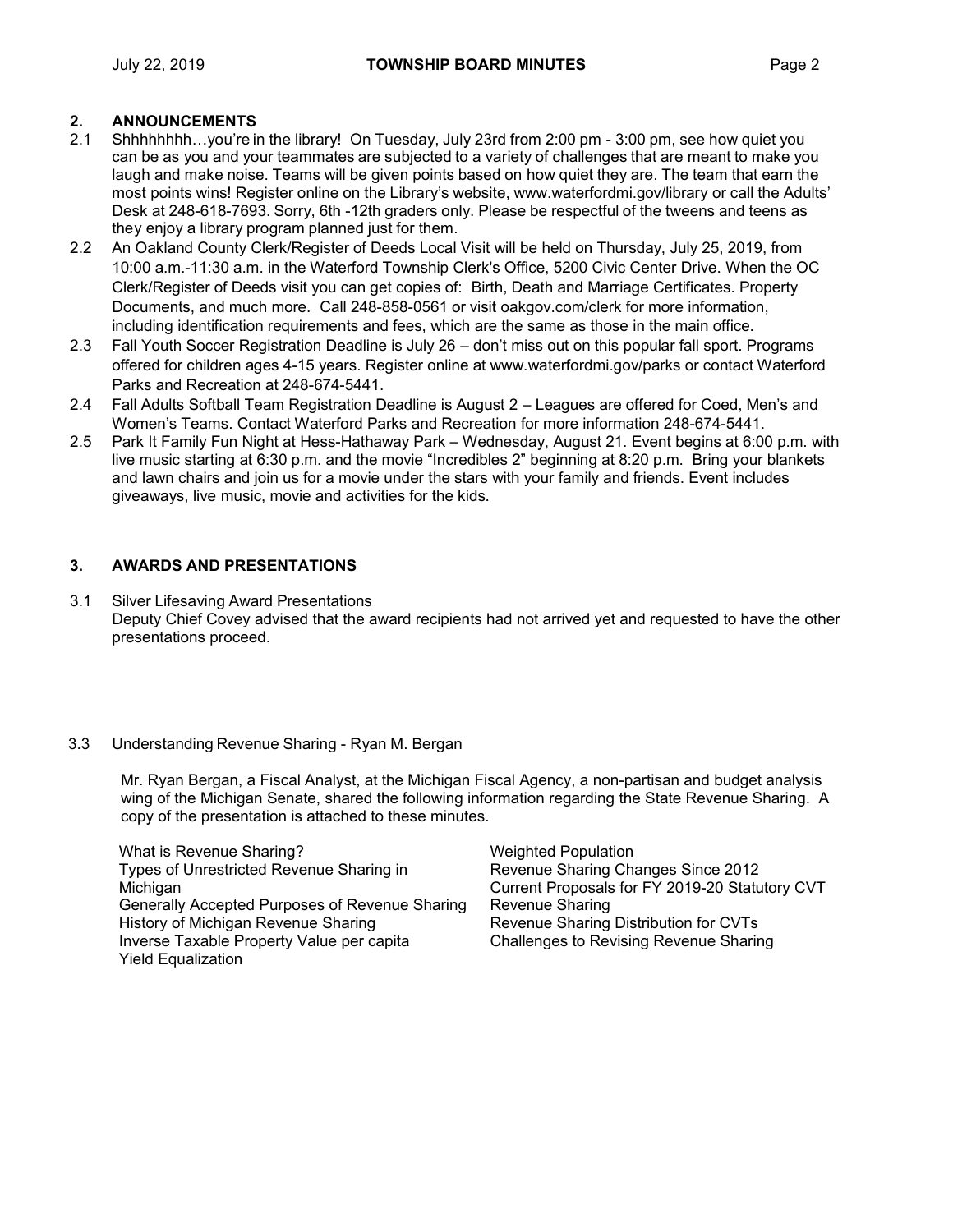#### 3.1 Silver Lifesaving Award Presentations

 Deputy Chief Covey presented Silver Life Saving Awards to Dr. Mitzi Amelon, ER Nurse Ann Ward, R.N., and Life Guards Jarod Rutenber, Seth Caspers and Frank Gamez.

To receive the Silver Lifesaving Ribbon, a citizens actions resulted in the saving of a human life through the application of pre-hospital emergency medical care and done so in a distinguished manner for a person whose life was in jeopardy.

On April 13th 2019 fire crews from fire station 3 were dispatched to a Cardiac Arrest at Waterford Mott High School Pool and Fitness Center. Upon arrival to the Pool and Fitness Center firefighter/paramedics found James White was in Cardiac arrest. Fire crews reported that 2 citizens and 3 fitness center life guards were performing CPR and using the fitness centers Automatic External Defibrillator and had delivered 2 shocks. Shortly after his vitals were checked and Mr. White had a pulse and was breathing on his own. Prior being transported he was awake and talking to the fire department paramedics. Without the quick actions of these fine citizens and employees of the pool and fitness center the outcome would be much different. This is why these 5 have been awarded the Waterford Regional Fire Department "Silver Life Saving Award".

Loraine and Lori, James' daughters, presented Milford High School and Waterford Mott High School, including Katie Boyd, Michelle Merit, and presented them with a plaque showing their appreciation to all involved.

Dr. Amelon stated while she was a doctor, and Ann is an ER Nurse, anyone could have done what they did that day. She urged others to take a CPR/ACD class. Deputy Chief Covey stated that the WRFD offers CPR classes once a month at Fire Station 1.

#### 3.2 Senator Ruth Johnson

Senator Johnson thanked Clerk Markee for inviting her, as well as the Supervisor and rest of the Board.

She thanked the residents for attending and thanked Ryan Bergan for his presentation.

Michigan, during the recent great recession, peaked at an unemployment rate over 15%. We had a recorded number of people on unemployment, and the greatest level of home foreclosure since the great depression. Revenue Sharing is still below the peaked levels. While Waterford's housing values have steadily increased, taxes are still down. To increase Revenue Sharing the State needs to either tax more or take away from others. A safe community, excellent public service, police and fire departments, are why residents stay in their homes, leaving Waterford more impacted, than others, by Proposal A.

Senator Johnson thanked Supervisor Wall and Trustee Bartolotta to visit Lansing and working to reenergize the Township.

Senator Johnson thanked the Board for serving the community and thank you to the residents that attended this evening.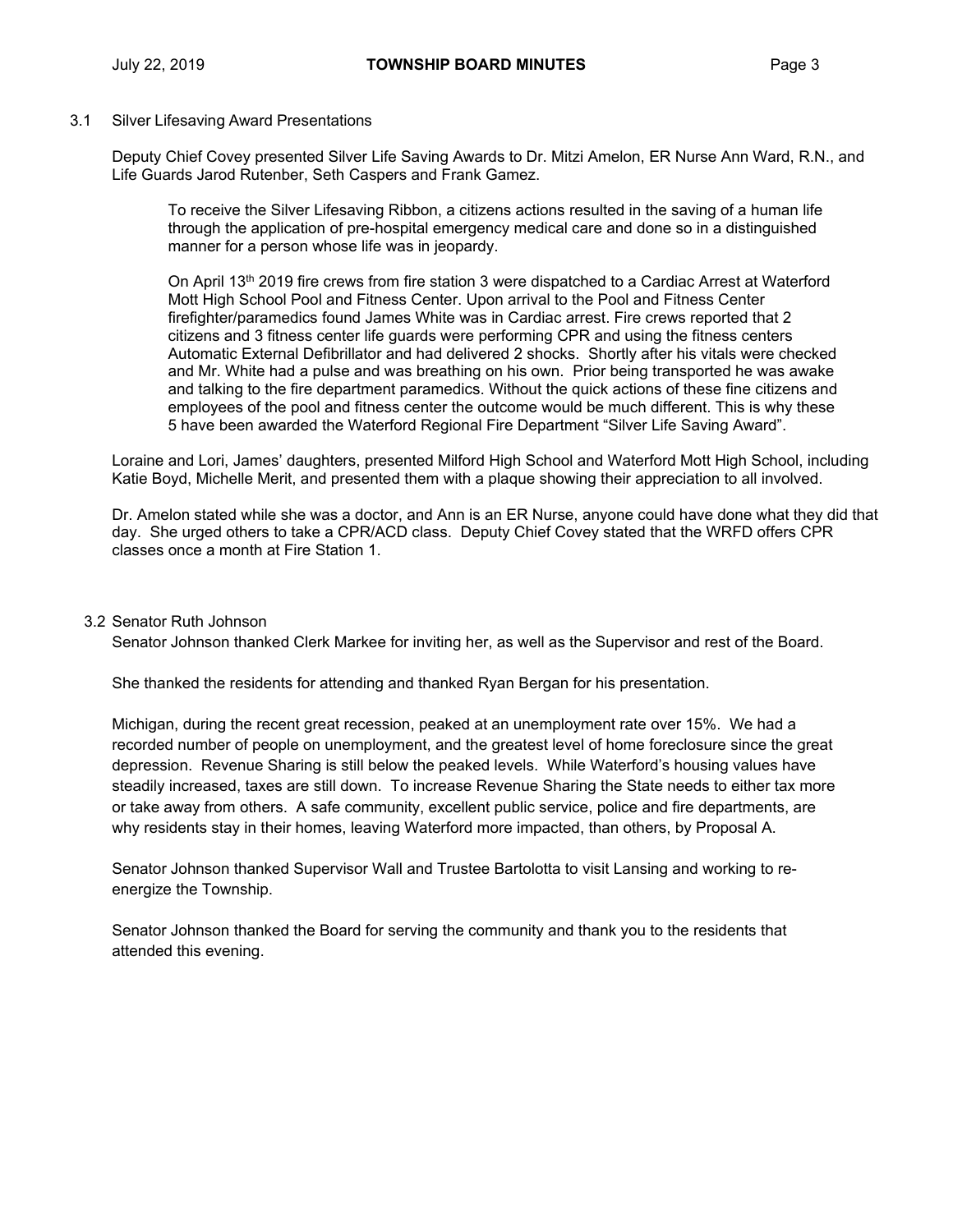3.4 SEMCOG Presentation by Grant Brooks and Amy Malmer.

SEMCOG provides data to local Governments regarding roads, water, parks, biking, and walking paths. There are 2600 parks in southeast Michigan and SEMCOG has developed an app that provides maps and information on 1000 miles of trails. Demographic information is provided and are changing which will impact our future needs. SEMCOG also advocates for us in Washington, D.C. and Lansing. A copy of their presentation is attached to these minutes.

### **4. CONSENT AGENDA**

*Board Members may remove items from the Consent Agenda for discussion purposes or for the purpose of voting in opposition. Public comment for items removal from the consent agenda may be received in the same manner immediately following the Consent Agenda.* 

- 4.1 July 08, 2019, Meeting Minutes
- 4.2 July 22, 2019, Bill Payment
- 4.3 Receive Development Services January June 2019 Reports
- 4.4 Receive the 51st District Courts 2019 2nd Quarter Caseload and Financial Trend Analysis
- 4.5 Receive the Police Department's 2nd Quarter Reports
- 4.6 Receive the Treasurer's Office June 2019 Report

Moved by Birch,

Seconded by Markee, RESOLVED, to approve Consent Agenda items 4.1 through 4.6. A roll call vote was taken.

Ayes: Wall, Markee, Birch, Bartolotta, Frasca, Joliat and Thomas Nays: None Absent: None

Motion carried unanimously.

#### **5. BOARD LIAISON REPORTS (VERBAL)**

Trustee Bartolotta – Van Norman Lake Van Norman Lake treatment will begin July 23rd.

Clerk Markee – Library Board

Rain or shine the Waterford Public Library's Car Show Fundraiser will be held Saturday, August  $3^{rd}$  from 6:00 p.m. – 8:00 p.m. Trophies will be awarded for 1<sup>st</sup>, 2<sup>nd</sup>, and 3<sup>rd</sup> place based on your votes. A suggested donation of \$10 to enter your car in the show will be collected at the event. Proceeds from the show will help us refurbish and/or replace well-worn furniture in the Children's room.

All Summer Reading programs end Saturday, August  $3<sup>rd</sup>$ . Turn in your completed reading logs by this deadline to be eligible for the grand prize drawings.

Matinee screening of "In the Heat of the Night" starring Sidney Poitier and Rod Steiger. Don't miss this winner of 5 Academy Awards released in 1967. Popcorn will be provided. You may bring your own snacks and beverages, provided that your beverages have lids.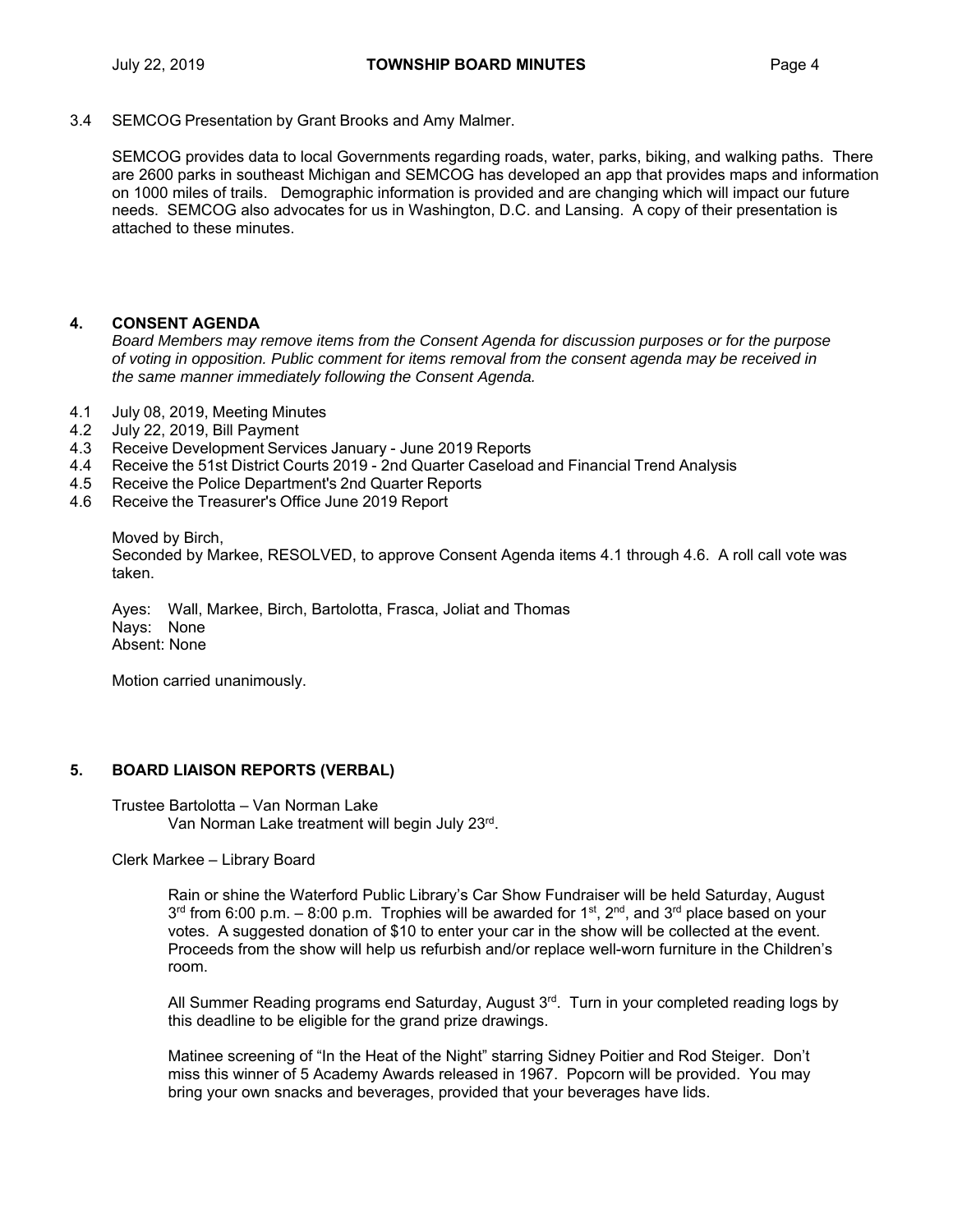Trustee Joliat - ZBA

ZBA meeting was held last week with some variances approved and some were denied.

Trustee Frasca – Hess-Hathaway Advisory Board

The Hess-Hathaway Advisory Board met on July  $11<sup>th</sup>$ . The Historic Barn preservation is moving along. The concerts in the park series was successful. Hess-Hathaway will have 4-H training and teaching summer campers. The next advisory board meeting will be September 12th. Harvest Happening will take place on October  $6<sup>th</sup>$ .

# **6. NEW BUSINESS**

### **6.1 Electrical Panel Upgrades**

The following memo was received from Russell Williams, DPW Director

This is an update of the Capital Improvement Revolving Funds project list:

Town Hall is constructed with electrical panels manufactured by Federal Pacific Electric. A quick web search of Federal Pacific Breakers will reveal the problematic electrical panel's colorful history. Although the Consumer Protection Safety Commission has never made an official recommendation to replace the panels, testing reported that over 50% of the breakers failed to trip in an overcurrent condition.

After several discussions and reviews, a decision was made to put the safety of Town Hall employees before the first floor carpet replacement.

Mr. Cardenas, Facilities & Operation Superintendent, and Mr. Rick Hutchinson, Waterford Township Electrical Inspector have been working together to find a resolution to this problem. Mr. Cardenas has received 4 (four) quotes to complete a panel & breaker replacement. This project is in compliance with the Waterford Township Procurement Policy.

Although there is no required action by the Waterford Township Board of Trustees, this memo is to keep the board informed of the use of the Capital Improvement Revolving Fund dollars.

Thank you,

Trustee Joliat stated this is a capital improvement project to replace electrical breakers and panels in Township Hall.

Trustee Bartolotta inquired when the work would be taking place as to not shut down Town Hall. Mr. Cardenas, stated that Lee would work after 5:00 p.m. and/or on the weekend. He will request that the work will take place after hours in writing.

Supervisor Wall stated that the spending of the money was approved they are just reallocating the funds.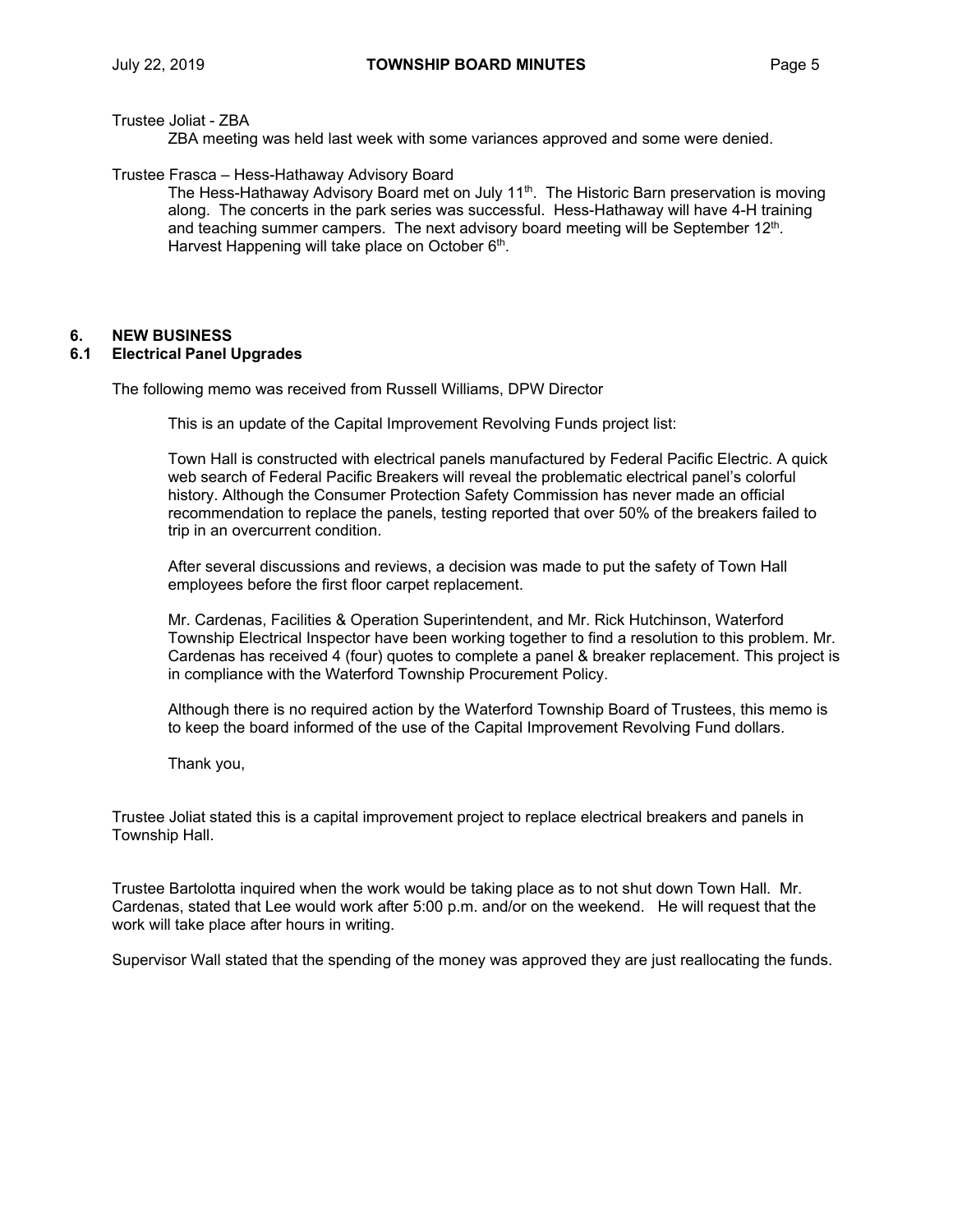#### **6.2 Hess-Hathaway Park – Gazebo Project Award Request**

The following memo was received from Alison Swanson, Parks and Recreation Director.

I am respectfully requesting your approval to award the Hess-Hathaway Gazebo Project to Troy Clogg Landscape Associates, L.L.C., 51800 Pontiac Trail, Wixom, MI 48393, for \$60,000.00.

Attached you will find the detailed price proposal submitted by Troy Clogg Landscape Associates, L.L.C., along with references for other businesses this contractor has performed work for

Adequate funding for this project is available as \$60,000.00 was budgeted from account number 28090-97125, as part of the Waterford Park and Recreation Department's 2019 Fiscal Year Budget.

This project focuses on the area surrounding the gazebo and includes removing the existing brick pavers and replacing with exposed aggregate, installing proper drainage, an accessible ramp up to the gazebo and landscaping.

This project went out for bid in May 2019, and three contractors were present at the pre-bid meeting. One bid was received on June 4, 2019, from Troy Clogg Landscape Associates, L.L.C. The bid submitted was over the project's budget. I adjusted the project scope slightly and was able to work with the bidding contractor to get the project cost in-line with the budget.

Thank you for your attention to this matter. Please feel free to contact me if you have any questions at 248-618-7549.

#### **Recommended Board Action**

Award Hess-Hathaway Park Gazebo Project to Troy Clogg Landscape Associates, L.L.C.

Moved by Joliat,

Seconded by Frasca; RESOLVED, to award the Hess-Hathaway Park Gazebo Project to Troy Clogg Landscape Associates, L.L.C. in the amount of \$60,000.00 utilizing account number 28090-97125. A roll call vote was taken.

Ayes: Wall, Markee, Birch, Bartolotta, Frasca, Joliat and Thomas Nays: None Absent: None

Motion carried unanimously.

### **6.3 Public Comments limited to three (3) minutes per topic.**

George Wilkins, 4049 W Walton Blvd

Mr. Wilkins inquired about the single residential waste hauler. He proceeded to speak against single residential waste hauler.

Thomas Cavalier, II – 6445 Lotus Ct

Spoke against single residential waste hauler.